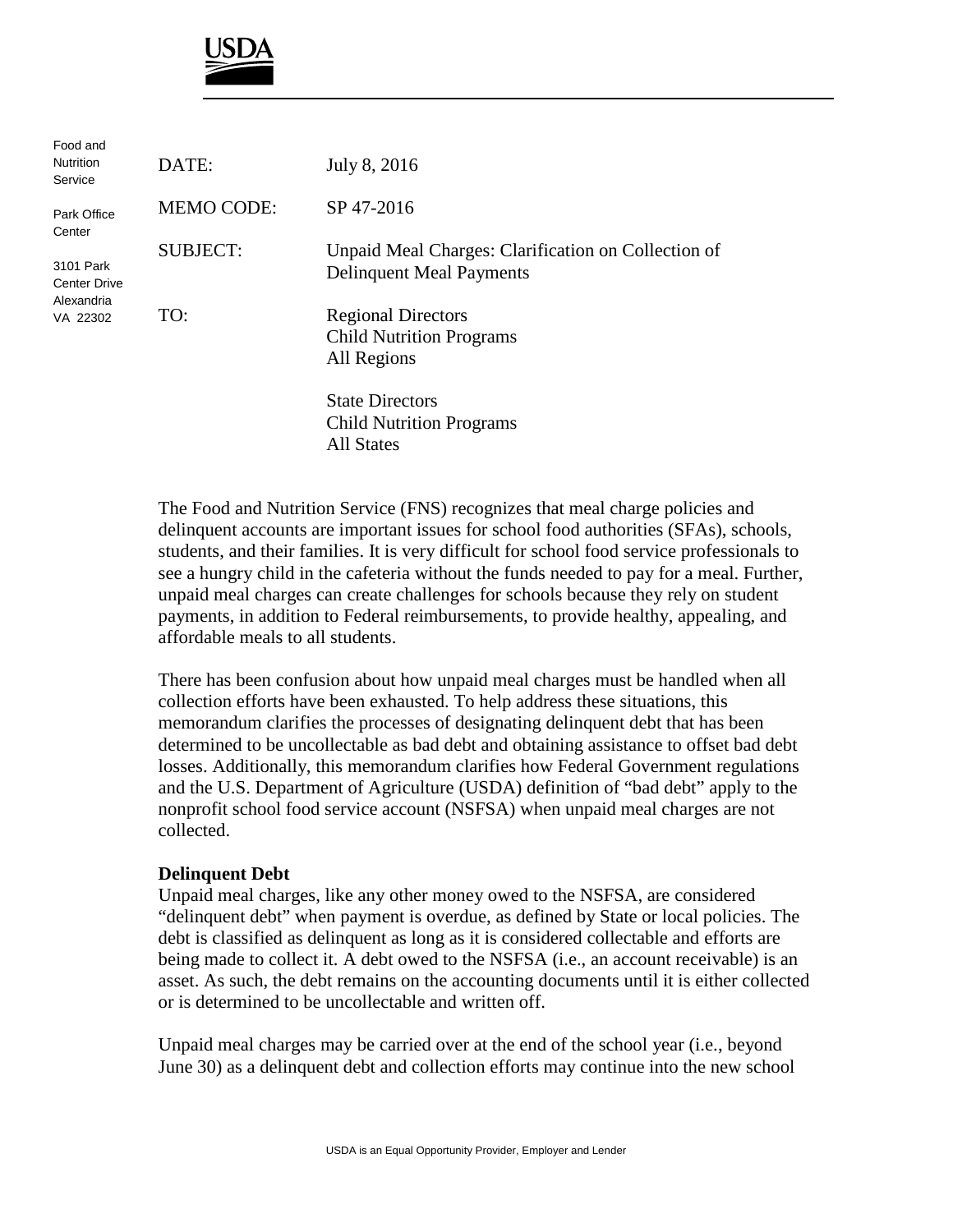Regional Directors State Directors Page 2

year. This allows SFAs to work with families to establish longer repayment plans and to continue pursuing collection efforts when students change schools in the district or move outside the district.

SFAs must make reasonable efforts to collect unpaid meal charges classified as delinquent debt and the cost of these efforts is an allowable use of NSFSA funds. A reasonable timeframe and methods for collecting unpaid meal charges can be established either at the State or SFA level. The Federal Government does not define "reasonable" collection methods or regulate how long a debt may be considered delinquent. Instead, FNS expects SFAs to rely on State and local policies for such determinations.

In establishing policies regarding collection of delinquent debt, State agencies and SFAs should ensure that efforts do not have a negative impact on the children involved, but focus primarily on the parents or guardians responsible for providing funds for meal purchases. State agencies and SFAs also are encouraged to consider whether the benefits of potential collections outweigh the costs which would be incurred to achieve those collections. Policies regarding the collection of unpaid meal charges should be included in the written meal charge policy that is required of all SFAs participating in the Federal school meal programs no later than July 1, 2017 (see SP-46, *Local Meal Charge Policies*, July 8, 2016).

## **Bad Debt**

When local officials determine that further collection efforts for delinquent debt are useless or too costly, the debt must be reclassified as "bad debt." Federal Regulations at 2 CFR 200.426 define bad debts as "debts which have been determined to be uncollectable…." Debts are considered assets because they represent money due to the NSFSA. However, once a delinquent debt is reclassified as a bad debt it is no longer considered an asset because it is, by definition, uncollectable. Therefore, bad debts must be written off as operating losses.

National School Lunch Program (NSLP) and School Breakfast Program (SBP) regulations require SFAs to "comply with the requirements to account for all revenues and expenditures of [its] nonprofit school food service" and to "meet the requirements for the allowability of nonprofit school food service expenditures in accordance with this part and 2 CFR 200, Subpart E" [7 CFR 210.19(a)(1) and 7 CFR 220.13(i)]. Therefore, expenditures from the NSFSA must meet the standards for allowable costs set out in the Federal cost principles at 2 CFR Part 200, Subpart E.

Section 200.426 of Subpart E states that "Bad debts…arising from uncollectable accounts and other claims, are unallowable. Related collection costs, and related legal costs, arising from such debts after they have been determined to be uncollectable are also unallowable." Therefore, NSFSA resources may not be used to cover costs related to the bad debt, such as continued legal and collection costs.